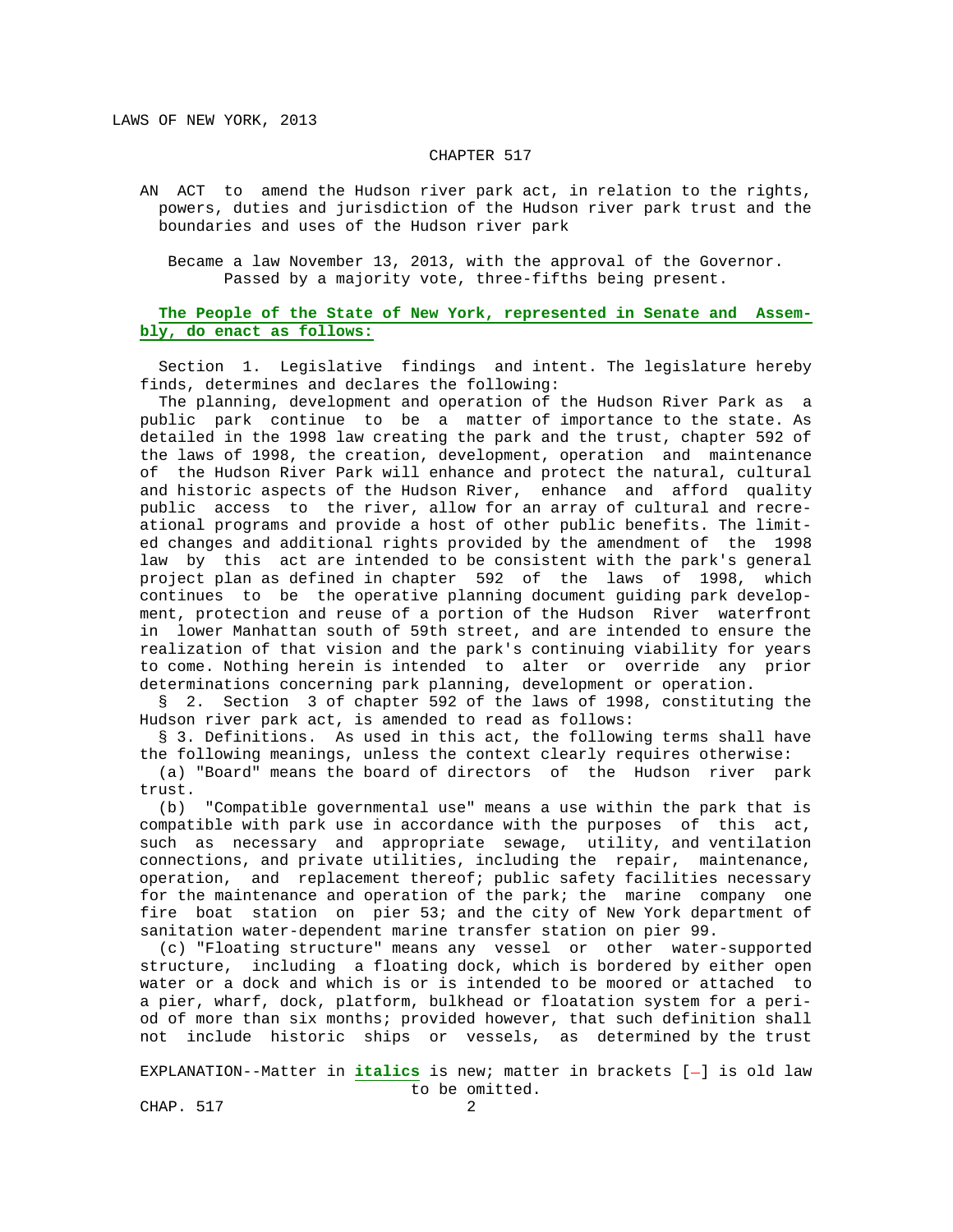through rules and regulations. Support by means of a cradle or as a result of natural siltation shall not exclude from this definition a structure normally supported by water.

 (d) "General project plan" means the Hudson river park concept & financial plan, dated May, 1995, as modified in the May 20, 1998 final environmental impact statement, and any successor plan or statement of findings created thereafter consistent with the state environmental quality review act; provided that the general project plan shall be consistent with this act.

 (e) "Hudson river park" or "park" means the area in the city and coun ty of New York within the following boundaries, but excluding pier 76 except as otherwise provided in paragraph (c) of subdivision nine of section seven of this act and piers 78, 88, 90, 92 and 94 and their associated upland areas:

 (i) the southern boundary shall be the northern [**boundary of Battery Place and Battery Place extended, provided that the Battery Park city project area as defined in section 1972 of the public authorities law shall not be included within the boundaries of the park**] **seawall of Battery park city as extended easterly to the western boundary of the route 9-A bikeway**;

 (ii) the northern boundary shall be the northern boundary of 59th street and 59th street extended;

(iii) the western boundary shall be the United States pierhead line; and

 (iv) the eastern boundary shall be the western boundary of West street, eleventh avenue or twelfth avenue (whichever boundary is more westerly at any point); provided that as any portion of the state high way route 9-A is completed, as certified by the commissioner of trans portation of the state, the eastern boundary of the park adjacent to that portion shall be the western boundary of state highway route 9-A; provided that the department of transportation shall retain a temporary easement over all lands east of the bulkhead-during the period of<br>construction of route 9-A for the sole purpose of completing construction of route 9-A for the sole purpose construction; and provided further that (A) Thomas F. Smith Park as will be rebuilt as part of the route 9-A project, (B) the area bounded by 14th street, 15th street, tenth avenue and route 9-A, and (C) any addi tional land adjacent to the park or adjacent to route 9-A acquired in accordance with the provisions of this act to expand the park shall be part of the park; and provided further that any pier or upland area which is privately owned shall not be deemed part of the park for purposes of this act unless transferred to or acquired by the city or state and made part of the park.

 (f) "Incompatible governmental use" means a governmental use within the park that is not a compatible governmental use or is otherwise incompatible with park use in accordance with the purposes of this act, such as sanitation-truck parking, bus parking, and police impound lots and storage facilities.

 (g) "Park/commercial use" means a use that is not a prohibited use and is compatible with park use, and that is:

 (i) a transportation water dependent use, including commercial mari time and marine ferry terminals;

 (ii) an entertainment, retail, **restaurant, broadcast, television,** or **film or media studio facility,** commercial recreational use**, commercial amusements, performing arts, schools and educational facilities**;

(iii) limited parking spaces incidental to permitted uses;

(iv) solely at piers 59, 60, and 61 and the headhouse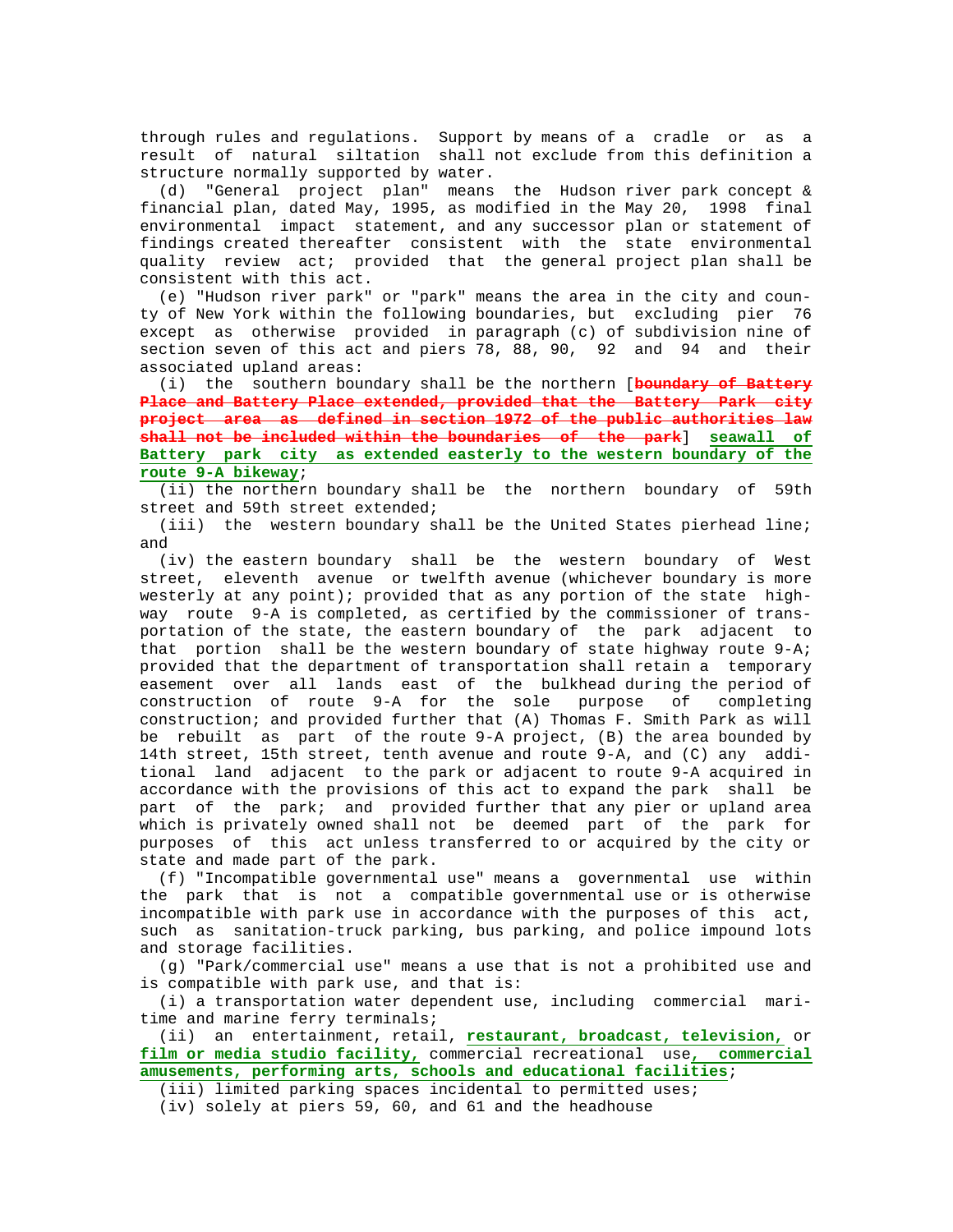(commonly known as "Chelsea Piers") the uses authorized at such piers and headhouse as of the effective date of this act[**, including, but not limited to, sports and studio facilities**]; [**or**]

 (v) a non-tourism/non-recreation heliport for commercial and emergen cy transportation use[**.**]**; and**

 **(vi) solely at pier 57, business, professional or governmental offices;**

(h) "Park use" means:

 (i) public park uses, including passive and active public open space uses;

 (ii) public recreation**, amusement rides** and entertainment, including the arts and performing arts, on open spaces;

 (iii) public recreation**, amusement rides** and entertainment, including the arts and performing arts within enclosed structures subject to the limitations on such structures specified in subdivision nine of section seven of this act;

 (iv) small-scale boating for recreational and educational purposes that enhance park users' access to, and enjoyment of, the water;

 (v) environmental education and research, including museums subject to the limitations specified in subdivision nine of section seven of this act;

 (vi) historic or cultural preservation including historic ships and vessels;

(vii) wildlife and habitat protection; and

 (viii) facilities incidental to public access to, and use and enjoy ment of park uses, such as concession stands, information stands, comfort stations, boathouses, marinas, water taxis, and stands at which bicycles, skates, deck chairs, beach umbrellas, fishing tackle, other sports equipment or other similar products are rented or **sold on a small scale basis which is incidental to such use or** at which water-taxi tick ets or other tourist attraction passes or meals are **provided or** sold, subject to the limitations on such structures specified in subdivision nine of section seven of this act.

 Provided that the following shall apply: (A) enclosed structures on piers and other areas designated for park use shall be subject to the limitations on such structures specified in subdivision nine of section seven of this act, (B) in no event shall the following be deemed to constitute a "park use": any amusement park, television or film studio, commercial cinema or other for-profit entertainment facility, or any parking facilities (except for temporary spaces for deliveries or as necessary to meet local, state or federal requirements regarding access for disabled persons); [**and**] (C) **as used in this subdivision, "amusement rides" shall mean carousels and other small scale rides owned or oper ated by or on behalf of the trust that are intended for children provided that, any such "amusement rides" must be located west of the bulkhead and, provided further that a ferris wheel or other observation ride or tourist attraction shall not be considered a "park use"; and (D)** the overall policy within the park shall be to provide free or nominal cost recreational opportunities to the public on a broad basis.

(i) "Permitted use" means:

(i) park use;

(ii) park/commercial use;

(iii) compatible governmental use;

 (iv) uses permitted under any lease, permit, license, or other instru ment in effect upon the effective date of this act, whether or not a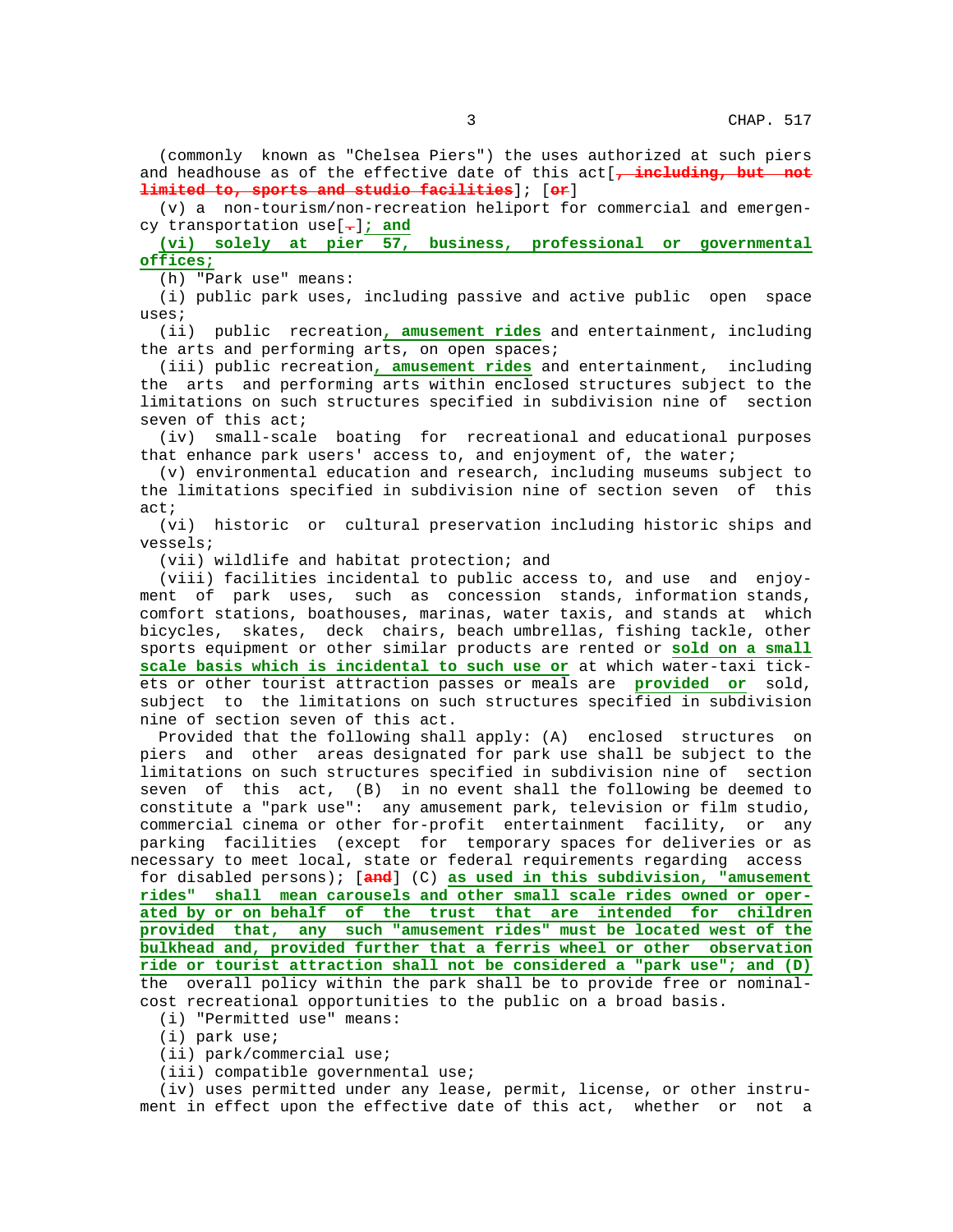prohibited use under this act, but only pursuant to the terms of the CHAP. 517

 instrument and only for the term thereof or pursuant to any extension according to the terms thereof if, but only if, the option to extend is exercised solely by and is a contractual right of the lessee, permittee, licensee or other contractual user, and subject to the deadlines for the removal or relocation of incompatible governmental uses under subdivi sion nine of section seven of this act.

(j) "Prohibited use" means any of the following uses:

(i) residential;

 (ii) manufacturing, except in furtherance of and incidental to park uses**, provided that small scale creation of artisan foods or other craft products shall not be considered manufacturing**;

 (iii) [**commercial office and**] warehousing[**, except office space inci dental to a permitted use**];

(iv) hotel;

(v) incompatible governmental uses;

 (vi) casino and riverboat gambling, and the docking of vessels to be used substantially for gambling or for transportation to such a vessel; (vii) any facility for motorized aircraft, including a heliport except

a heliport which is defined as a park/commercial use; [**and**]

 (viii) **commercial office, except office space that is incidental to a permitted use, and further provided that such prohibition shall not apply to pier 57; and**

 **(ix)** other uses determined by the trust to be incompatible with the purposes of this act.

 (k) "Hudson river park trust" or "trust" means the public benefit corporation established pursuant to section five of this act.

 (l) "Water section" means all the area of the park west of the bulk head line, including the water, lands under water and space above the water, but not including the piers and float bridge as they exist on the effective date of this act.

(m) "Water dependent use" excludes any prohibited use and means:

 (i) any use that depends on utilization of resources found in the water section;

 (ii) recreational activities that depend on access to the water section, such as fishing, boating, swimming in such waters, passive enjoyment of the Hudson river and wildlife protection and viewing;

 (iii) facilities and incidental structures needed to dock and service boats; [**and**]

 (iv) scientific and educational activities that by their nature require access to marine reserve waters[**.**]**;**

 **(v) the development, operation and maintenance of a non-tourism/non recreational heliport located between west 29th and west 32nd streets provided (A) that there shall be no structures other than the helicopter take-off or landing pads built on floating structures; and (B) such**

 **floating structures shall be no higher than a pier deck at low tide; and (vi) mooring or docking of a barge used as part of a cultural, educa tional, historic or other public programming in the park; provided that no more than two barges may be moored or docked per year and provided further that the duration of any such mooring or docking of a barge shall be limited to six months per year at any location within the boun daries of the park.**

 (n) "Passive and active public open space uses" mean lawns, espla nades, open pier surfaces, areas for strolling and sitting, picnicking areas and open space areas for sports, exercise and active play includ-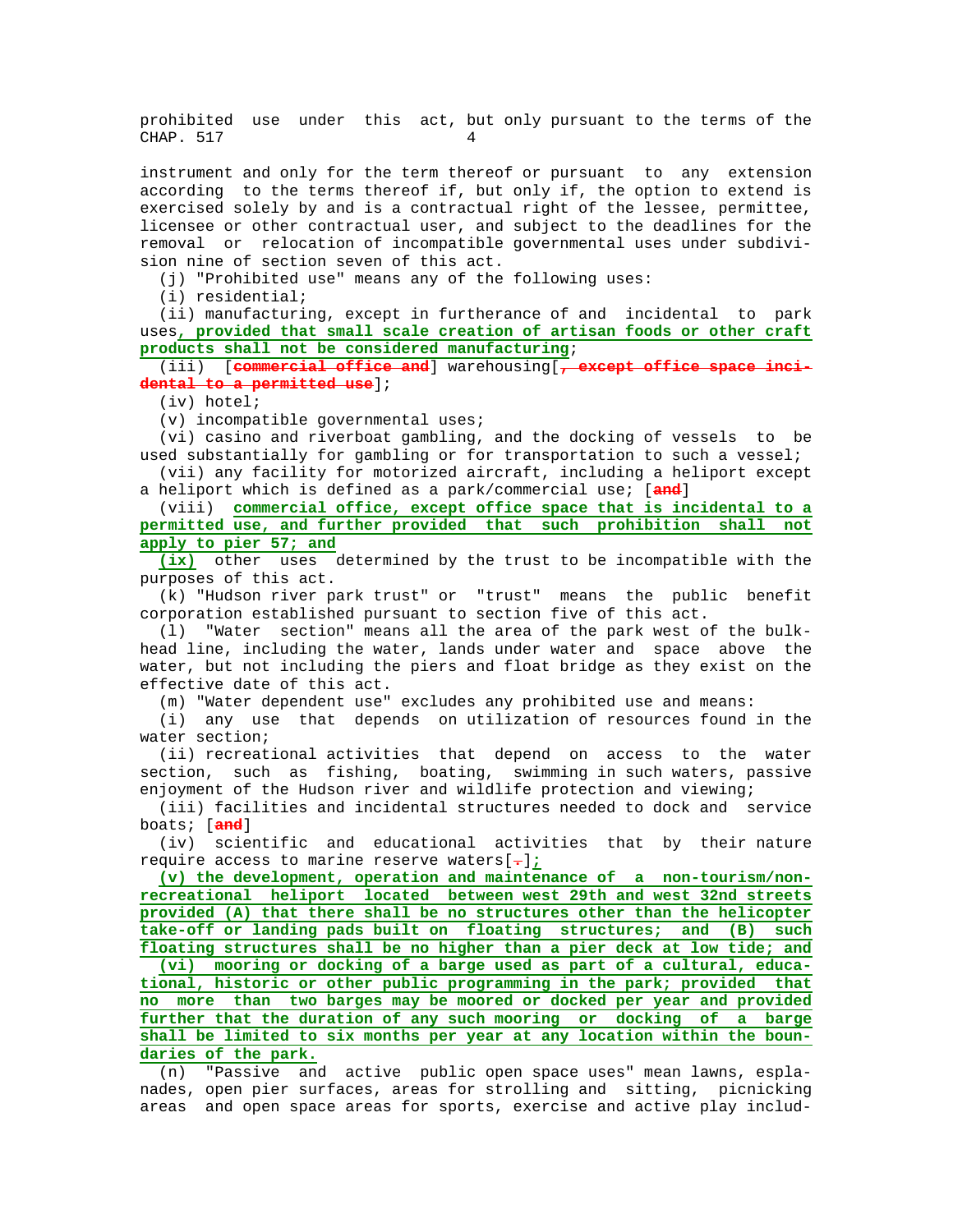ing, playgrounds, ball fields, playing courts, and areas for running,<br>CHAP. 517  $5$  CHAP. 517

 biking and [**rollerblading**] **in-line skating** and similar recreational activities.

 § 3. Subdivision 1 of section 7 of chapter 592 of the laws of 1998, constituting the Hudson river park act, is amended and a new subdivision 1-a is added to read as follows:

 1. To fulfill its purposes under this act, the trust shall have the following powers, functions, duties and authority subject to the limita tions set forth in this act:

 (a) to plan, design, develop, construct, operate, and maintain the Hudson river park;

 (b) to provide for the health, safety and welfare of the public using facilities under its jurisdiction;

(c) to establish an advisory council;

(d) to exercise the following general corporate powers:

 (i) to make and alter by-laws for its organization and internal management;

 (ii) to adopt, amend or rescind such rules, regulations and orders as may be necessary or convenient for the performance or exercise of the functions, powers and duties of the trust in accordance with the provisions of this act;

 (iii) to enter into contracts, including customary trade credits in the ordinary course of business, with any person and do all things necessary or convenient to carry out the functions, powers and duties of the trust;

 (iv) to conduct meetings and hearings with respect to any matter under the jurisdiction and control of the trust;

 (v) to bring or defend such actions, suits or proceedings as may be necessary or proper to perform any of the powers, functions and duties of the trust;

 (vi) to exercise and perform such other functions, powers and duties as shall have been or may be from time to time conferred or imposed by or pursuant to law;

 (vii) to appoint such officers and employees as it may require for the performance of its duties, and to fix and determine their qualifica tions, duties, and compensation and to retain or employ such persons as landscape architects, architects, historians, ecologists, marine biol ogists, educators, engineers, counsel, auditors, and private consultants on a contract basis or otherwise to render professional or technical services and advice;

 (viii) to submit legal matters to the attorney general of the state who [**may**] **shall** furnish any necessary legal services and advice required to assist the trust in accomplishing its corporate purposes;

 (ix) to designate the depositories of its money and the persons authorized to sign checks and other such instruments on its behalf;

(x) to establish and re-establish its fiscal year;

 (xi) to procure insurance against any loss in connection with its property and other assets and operations in such amount and from such insurers as it deems appropriate, or enter into self-insurance agree ments with the city and state of New York to insure against any such loss;

 (xii) to apply for or accept any gifts or grants of funds or personal property or financial or other aid in any form from the federal govern ment, the state or the city of New York or any agency or instrumentality of any of the foregoing, or from any other source, in furtherance of the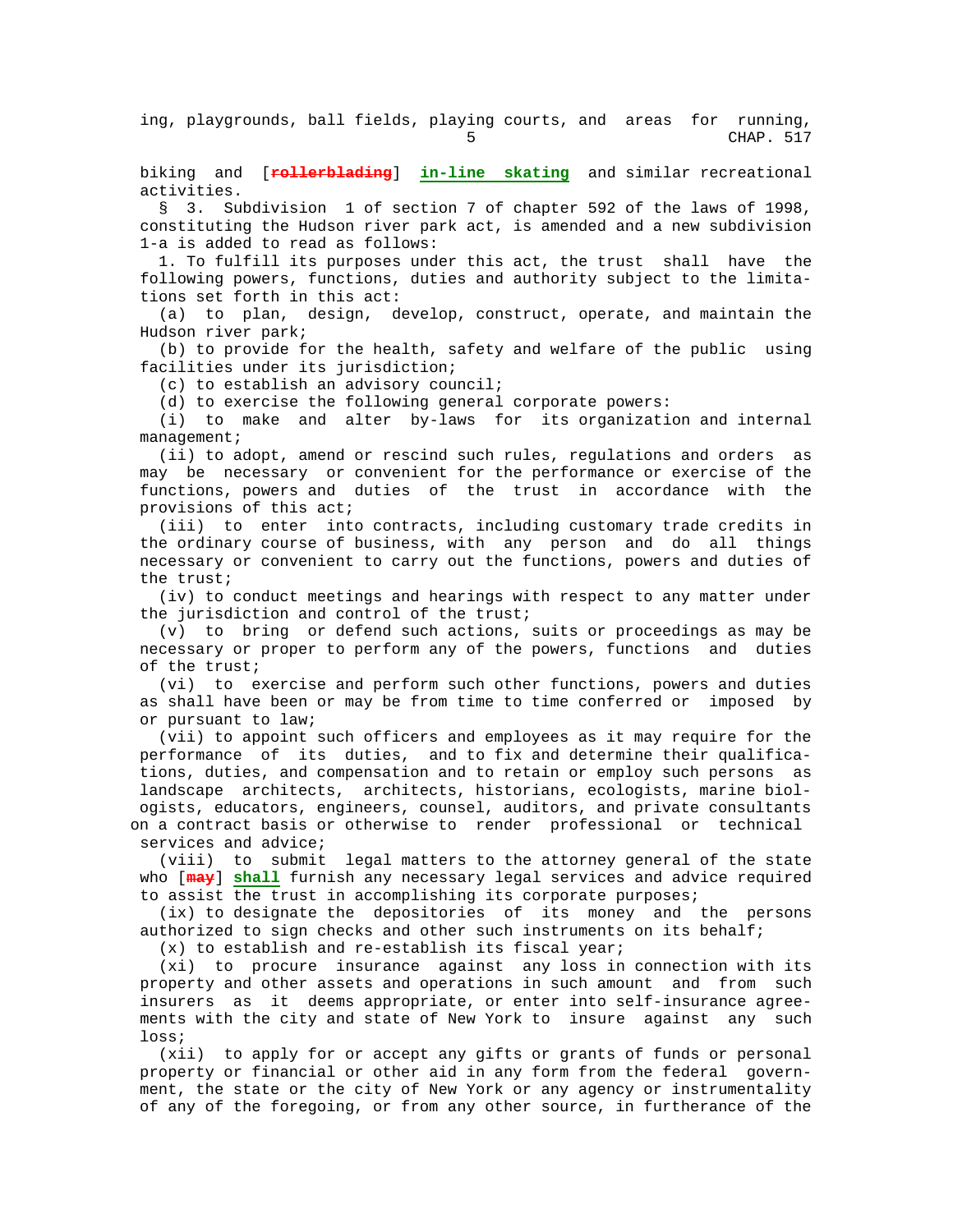performance of the trust's functions, duties and authority under this act; and CHAP. 517 6

(xiii) to prepare and approve an annual budget for its operations.

 (e) to work with the state, the city of New York, agencies and instru mentalities thereof and other public and private entities in order to develop interim programming for both recreational and revenue-producing uses within the boundaries of the park;

 (f) to provide for meaningful public notice, participation, consulta tion and review in the planning, development and operation of the park, which shall include, but not limited to (i) consultation with community boards one, two and four within the Borough of Manhattan, the Advisory Council, elected officials representing communities neighboring the park and appropriate community, civic and advocacy organizations and (ii) timely and reasonable notification to such individuals and groups and appropriate news media of each meeting of the trust and any public hear ings regarding significant plans or proposed actions with respect to the park;

 (g) to develop and oversee an annual financing plan that will combine contributions from the federal government, the state, the city of New York and private sources for the planning and development of the park;

 (h) to contract with any governmental entity for the trust to operate and maintain any public property (that could be acquired to be added to the park under this act) as if it were part of the park; [**and**]

 (i) to regulate the safe operation of vessels within the pier head line[**.**]**;**

 **(j) to transfer by sale any unused development rights as may be avail able for transfer to properties located up to one block east of the boundaries of the park along the west side of Manhattan, if and to the extent designated and permitted under local zoning ordinances provided however that revenues derived from the transfer of air rights from pier 40 must be used in the first instance for the repair of pier 40 infras tructure including piles and roof, after which any excess revenues may be used by the trust for other uses permitted by this act. The proceeds of such sales shall be paid to and be the property of the trust. The state and the city of New York, each with respect to any transfer of unused development rights related to its real property in the park, shall expeditiously execute any required documents as may be needed to effectuate such transfer;**

 **(k) to establish, fix, revise, levy and collect or cause to be estab lished, fixed, revised, levied and collected, a fee from each passenger traveling on a commercial passenger vessel of up to two dollars on each ticket, other than those traveling aboard a ferry boat, as such ferry boat is specified in paragraph 43 of subdivision (a) of section 1115 of the tax law, which carries passengers for the primary purpose of enter tainment, sightseeing, day or dinner cruises, and which embarks or disembarks within the boundaries of the Hudson river park.**

 **(i) Definitions. For purposes of this paragraph, the following defi nitions shall apply:**

 **(1) "Commercial passenger vessel." A boat or vessel that is used in the common carriage of passengers in commerce, not including land based vehicles or noncommercial vessels.**

 **(2) "Passenger." An individual whom a common carrier has contracted to carry from one place to another, including carriage with the same depar ture and arrival locations.**

**(3) "Liability for payment of fee." The person who provides travel**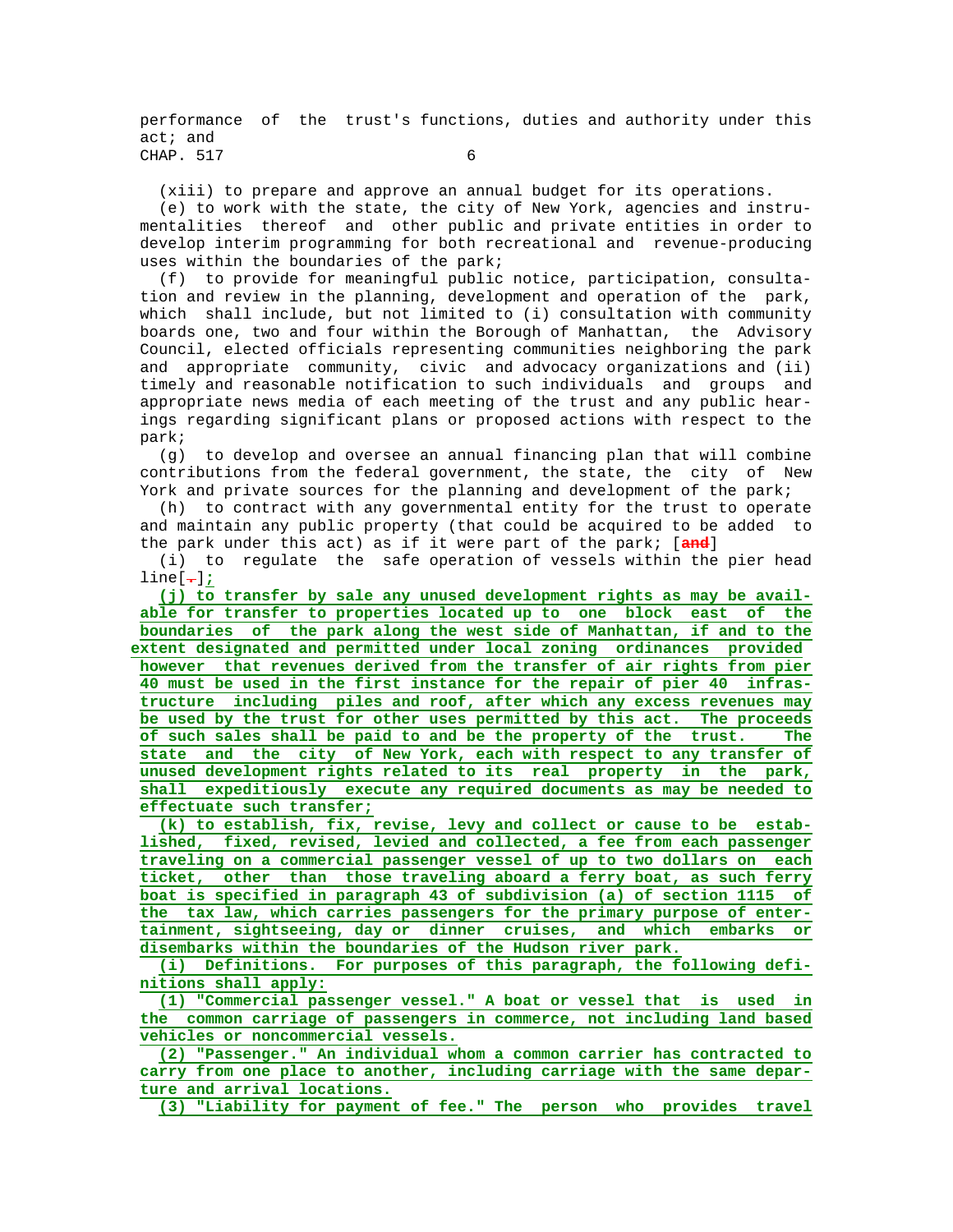**aboard a commercial passenger vessel shall be liable for the fee imposed by this paragraph.**

7 CHAP. 517

 **(ii) Returns. Every person liable for the fee imposed by this para graph shall file a return quarterly with the trust. Each return shall show the number of passengers in the quarter for which the return is filed, together with such other information as the trust may require. The returns required by this paragraph shall be filed for quarterly periods ending on the last day of March, June, September and December of each year, and each return shall be filed within twenty days after the end of the quarterly period covered thereby. If the trust deems it necessary in order to ensure the payment of the fee imposed by this paragraph, the trust may require returns to be made for shorter periods than prescribed by the foregoing provisions of this paragraph, and upon such dates as the trust may deem necessary for the proper administration of this paragraph. The trust may require amended returns to be filed within twenty days after notice and to contain the information specified in the notice. The trust may require that the returns be filed electron ically.**

 **(iii) Payment of fee. Every person required to file a return under this paragraph shall, at the time of filing such return, pay to the trust the total of all fees imposed by this paragraph, on the correct number of passengers subject to fees under this paragraph. The amount so payable to the trust for the period for which a return is required to be filed shall be due and payable to the trust on the date limited for filing of the return for such period, without regard to whether a return is filed or whether the return which is filed correctly shows the correct number of passengers or the amount of fees due thereon. The trust may require that the fee be paid electronically.**

 **1-a. The trust shall not be authorized to forgo or assign any revenues or payments due to it by law, provided however that the trust may assign revenues or payments to maintain, reconstruct and repair the piers and bulkheads existing and as depicted in the May 20, 1998 final environ mental impact statement within their historic footprints or boundaries subject to a determination by the department of environmental conserva tion that, to the maximum extent practicable, any significant adverse impact on the marine environment resulting from such maintenance, recon struction or repair will be minimized or avoided, and provided further that the reconstruction of pier 54 shall not be subject to the historic footprint restriction.**

 § 4. Subdivision 2 of section 7 of chapter 592 of the laws of 1998, constituting the Hudson river park act, is amended to read as follows:

 2. The trust shall not be authorized to issue bonds, notes or other similar obligations, whether or not negotiable or to contract to pay debt service on such obligations issued by any other entity. The trust shall not have the power of eminent domain and shall not be authorized to acquire or hold title to real property. The trust shall not provide direct financial assistance to attract, expand or retain a business within the park. **Notwithstanding the prohibitions set forth in this subdivision, the trust shall be permitted to pay for or to enter into assignment contracts in connection with site specific improvements to existing infrastructure, as authorized pursuant to subdivision one-a of this section, within the park undertaken by or on behalf of the trust for the purpose of maintaining an asset within the park, which shall not be deemed direct financial assistance irrespective of whether such infrastructure also serves a business.**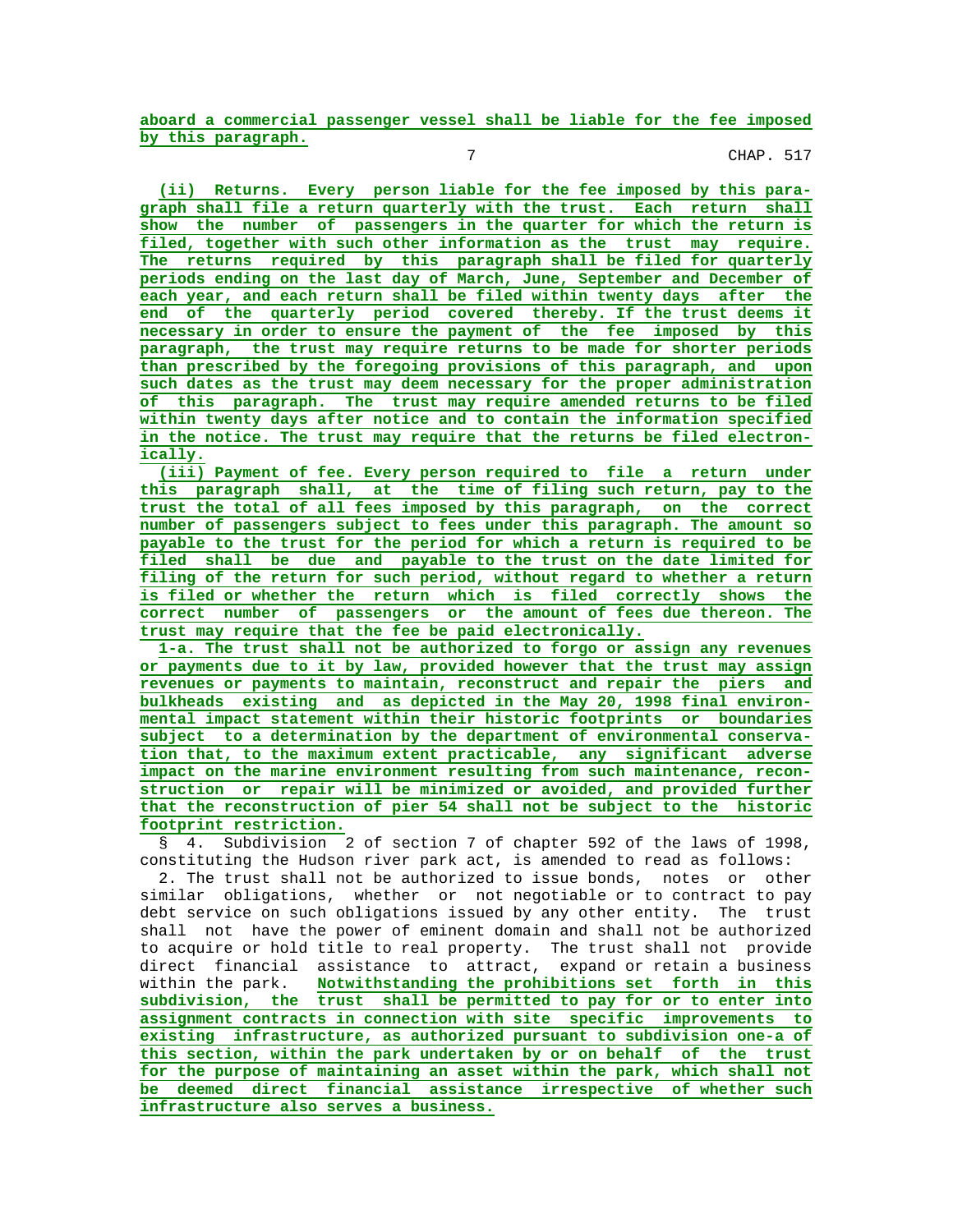§ 5. Paragraph (b) of subdivision 3 of section 7 of chapter 592 of the laws of 1998, constituting the Hudson river park act, is amended to read as follows: CHAP. 517 8

 (b) Upon the coming into existence of the trust, it shall exercise its rights, powers, responsibilities, and duties with respect to the park under this act. The state and the city of New York, each with respect to its real property in the park, shall expeditiously enter into agreements with the trust, whether by lease or otherwise, for a term not to exceed 99 years [**and**]**, provided that the state and city of New York shall extend such lease or other agreements until March 31, 2112 pursuant to this chapter of the laws of 2013 and to modify the insurance and indem nification provisions thereof such that the state and city, each to the extent of its ownership of the real property in the park, shall provide for insurance, defense and indemnification obligations running from the state or city, as the case may be, to the trust in connection with and to the extent of any and all bodily injury or property damage claims alleged to occur on or relate to their respective real property in the park and to eliminate any obligations on the part of the trust in such lease agreements to provide insurance, defense or indemnification to the state or city, as the case may be, in connection with such alleged bodi ly injury or property damage claims. The state and city, as applicable, shall** execute such other instruments as necessary, whereby the trust shall receive a possessory interest in the real property and exercise its rights, powers, responsibilities, and duties, all in accordance with this act.

 § 6. Subdivision 7 of section 7 of chapter 592 of the laws of 1998, constituting the Hudson river park act, is amended to read as follows:

 7. [**No later than February 1 of each year following the effective date of this act and within 60**] **Each year within 90** days after the [**later of the effective date of this act**] **close of the trust's fiscal year** or the adoption of the general project plan or any amendment, the trust shall deliver to the governor, the speaker of the assembly, the temporary president of the senate, the state comptroller, the mayor of the city of New York, the speaker of the city council of the city of New York, the comptroller of the city of New York and community boards one, two, and four within the borough of Manhattan, a current copy of the annual financing plan and any amendments to the general project plan for the park and the trust shall, within the same time, make such plan and a current copy of its regulations available for public inspection during business hours at the offices of the trust within the city of New York.

 § 7. Subdivision 11 of section 7 of chapter 592 of the laws of 1998, constituting the Hudson river park act, is amended to read as follows:

 11. Except as otherwise provided in **this subdivision, in paragraph (j) of subdivision 1 of this section, in** paragraph (b) of subdivision 3 of this section **or in chapter 288 of the laws of 2005**, the trust may not enter into a lease, concession agreement, license or other agreement relating to any part of the park for periods in excess of thirty years in total; **except that such duration restriction shall not apply to piers 57, 59, 60, 61, 76, 81, 83 and 98 where the trust may enter into a lease, concession agreement, license or other agreement for a term or terms that may be up to forty-nine years and except that such duration restriction shall not apply to such piers where the trust may enter into a lease, concession agreement, license or other agreement for a term or terms that may be up to ninety-nine years, provided, however, such lease, concession agreement, license or other agreement shall only occur**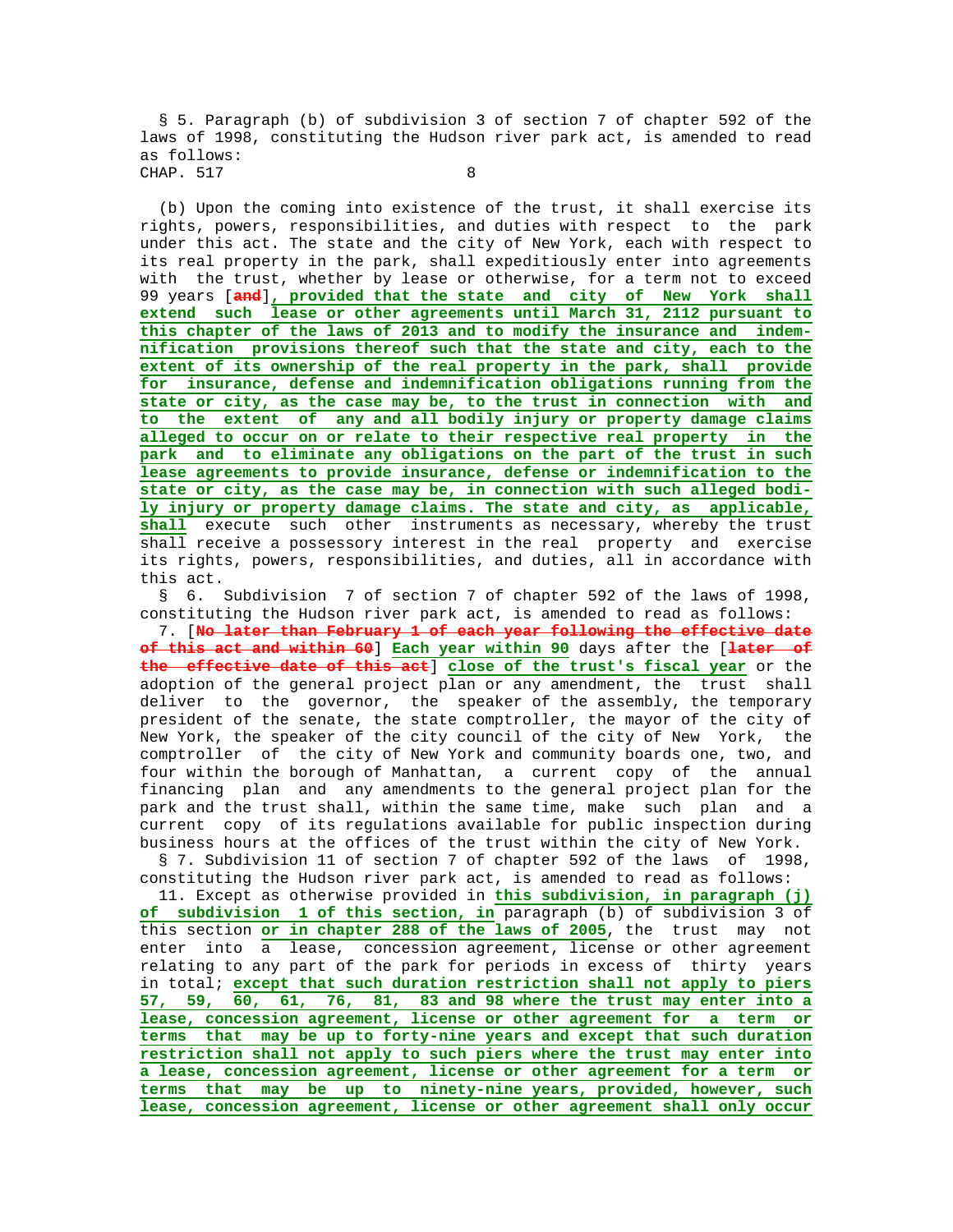**upon the condition that such agreements are identified and authorized in a memorandum of understanding between the governor, the mayor of the city of New York, the temporary president of the senate and the speaker of the assembly after consultation with the members of the assembly and** er and the set of the set of the set of the set of the set of the set of the set of the set of the set of the set of the set of the set of the set of the set of the set of the set of the set of the set of the set of the se

 **senate representing the area where the pier that is the subject of the agreement is located; and** provided **further** that any such agreement for a period in excess of ten years shall be for the purpose of assuring a lessee, licensee, concessionaire or other party to an agreement with adequate protection against loss of investments in developing, renovat ing, improving, furnishing, and equipping properties within the park. Any proposed lease, concession agreement, license or other agreement by the trust for a period in excess of ten years shall constitute a proposed significant action subject to the requirements of subdivision six of this section. The trust shall promulgate rules and regulations governing leases, concession agreements, licenses or other agreements. Such rules and regulations shall require the trust to issue a bid pros pectus for any leases, concession agreements, licenses and other agree ments which would provide for a total capital investment in the park of no less than one million dollars over the proposed term of the agree ment. The bid prospectus submitted to prospective bidders shall contain specific information concerning the nature of the capital improvements or equipment to be provided by the successful bidder and shall be provided to community boards one, two and four within the borough of Manhattan.

 § 8. Paragraphs (c), (h) and (i) of subdivision 9 of section 7 of chapter 592 of the laws of 1998, constituting the Hudson river park act, are amended to read as follows:

 (c) The city of New York shall use best efforts to relocate the tow pound on Pier 76. Subsequent to relocation of the tow pound, [**the city of New York shall convey to the trust a possessory interest in fifty percent of Pier 76 for passive and active public open space use for a period not to exceed 99 years, provided that such open space portion of Pier 76 shall be contiguous to water. Upon such conveyance, the portion so conveyed will become part of the park and will be used solely for passive and active public open space uses.**] **the city of New York shall promptly convey to the trust a possessory interest in Pier 76 consistent with such interest previously conveyed with respect to other portions of the park, provided that at least fifty percent of the Pier 76 footprint shall be used for park uses that are limited to passive and active open space and which shall be contiguous to water and provided further that the remaining portion shall be for park/commercial use. Upon such conveyance, Pier 76 shall become part of the park.**

 (h) On each of the piers identified in paragraph (a) of this subdivi sion (i) not less than eighty percent of the surface area of each such pier shall be used solely for passive and active public open space uses, or for habitat and wildlife protection in the case of any pier for that purpose, and (ii) not more than ten percent of the surface area of each such pier shall be covered by enclosed structures; [**provided that**] **except that an enclosed, two story structure with a coverage limitation of 12,000 square feet that is built for use as an estuarium facility is permitted** at Pier 26, [**the coverage limitation shall be fifteen percent and at Pier 64, the existing structures at that pier (or any portions thereof) may be retained for permitted park uses without regard to the requirements of subparagraphs (i) and (ii) of this paragraph**] **and the coverage limitation at pier 97 shall be no more than a total of 12,000**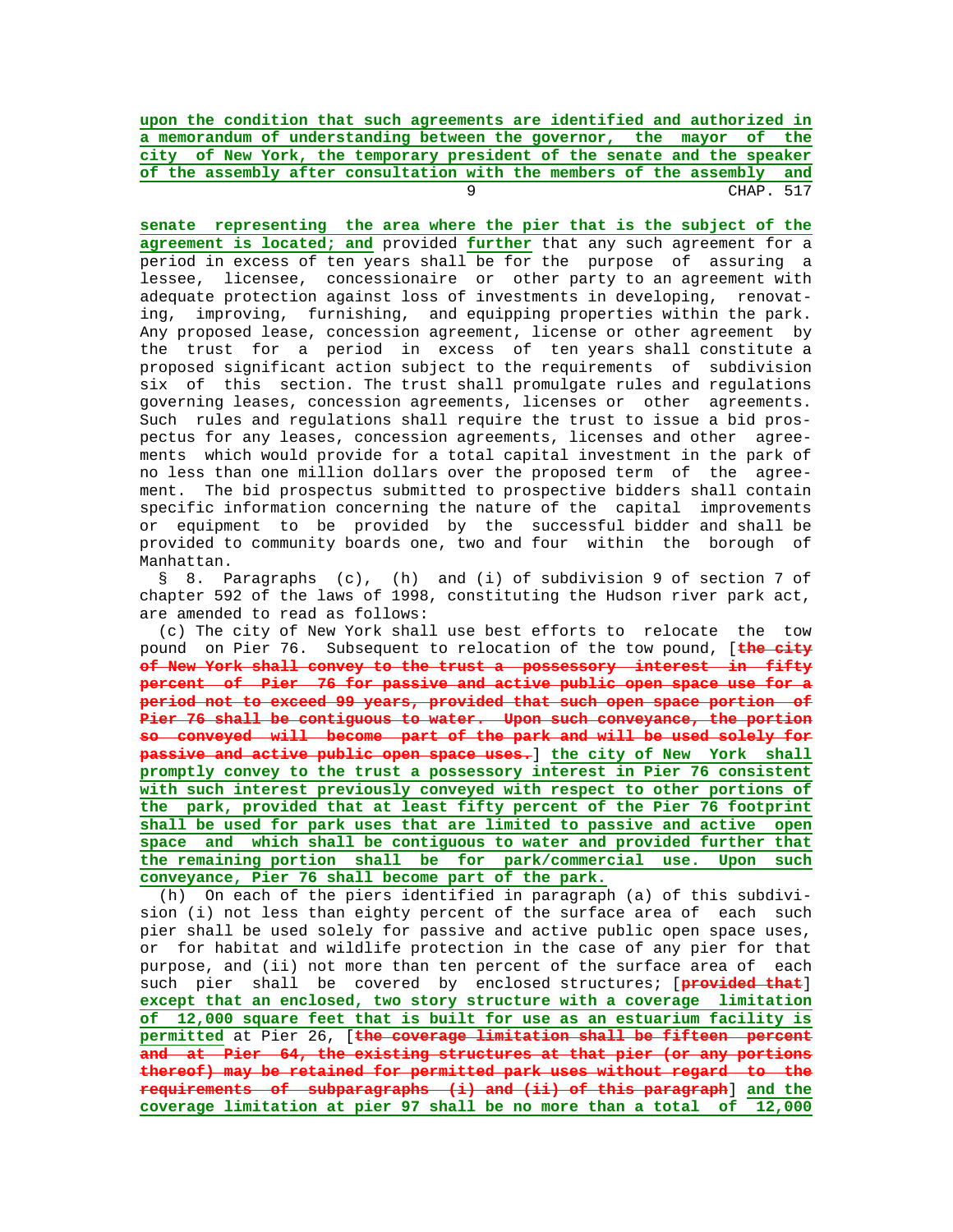## **square feet**.

 (i) Consistent with the general project plan, the area of the park east of the bulkhead line shall be used solely for park use and to permit access to permitted uses; provided that this limitation shall not apply to **(i)** those areas east of the bulkhead line that are occupied by CHAP 517 10

 pier headhouses or other pier-related structures at the base of piers 57, 59, 60, and 61**; (ii) a one story heliport terminal building, fuel tank structure and five accessory parking spaces used in connection with a water dependent non-tourism/non-recreational heliport to be located on a floating structure located between west 29th and west 32nd streets provided that the landing and takeoff area located east of the bulkhead may continue to operate until the landing and takeoff area west of the bulkhead is completed and operational; or (iii) an interim commercial recreational use along the upland park area between 29th and 34th streets, provided that: (A) any such related enclosed structure shall not exceed two stories; (B) any such use and any related enclosed struc ture shall not exceed a maximum of two hundred feet in length and shall maintain open view corridors to the Hudson river from streets running towards and away from the park and shall not be located within any designated visual corridors consistent with and to the extent required under the city of New York zoning requirements; and (C) such interim upland commercial recreational use shall not be permitted to be located or continue to operate after July 1, 2024**.

 § 9. Subdivision 3 of section 8 of chapter 592 of the laws of 1998, constituting the Hudson river park act, is amended by adding a new para graph (e) to read as follows:

 **(e) Notwithstanding the prohibition in paragraph (b) of this subdivi sion on the placing of pilings in the Hudson River, paragraph (c) of this subdivision on buildings outside of historic footprints, or like prohibitions in section 382-a of chapter 190 of the laws of 1990 to the contrary, pier 54 may be reconstructed outside of its historic footprint provided that the length of such pier does not exceed 700 feet and the total square footage of such reconstructed pier, including any adjacent platform areas or access ways, does not exceed 150,000 square feet and provided further that such reconstruction complies with all applicable federal, state and local laws and provided further that the historic elements from the White Star Line, including the iron arch, must be incorporated in any reconstruction/redesign.**

 § 10. Subdivision 5 of section 7 of chapter 592 of the laws of 1998, constituting the Hudson river park act, is amended to read as follows: 5. The only uses or structures within the park which shall not be subject to zoning and other land use laws and regulations of the city of New York shall be passive and active public open space uses**; provided, however, that for development on existing piers, with uses or proposed uses that: (1) qualify as "park use" or "park/commercial use" as each is defined in this act, and (2) provide for a minimum of fifty percent of the footprint of such pier dedicated to public open space including a perimeter waterside walkway surrounding the entirety of the pier or so much of the pier as is feasible, then in such case zoning regulations of the city of New York which require certain design and placement of benches and lighting shall not apply in connection with any development that is otherwise in accordance with this act**.

 § 11. Section 14 of chapter 592 of the laws of 1998, constituting the Hudson River park act, is amended by adding a new subdivision 4 to read as follows: